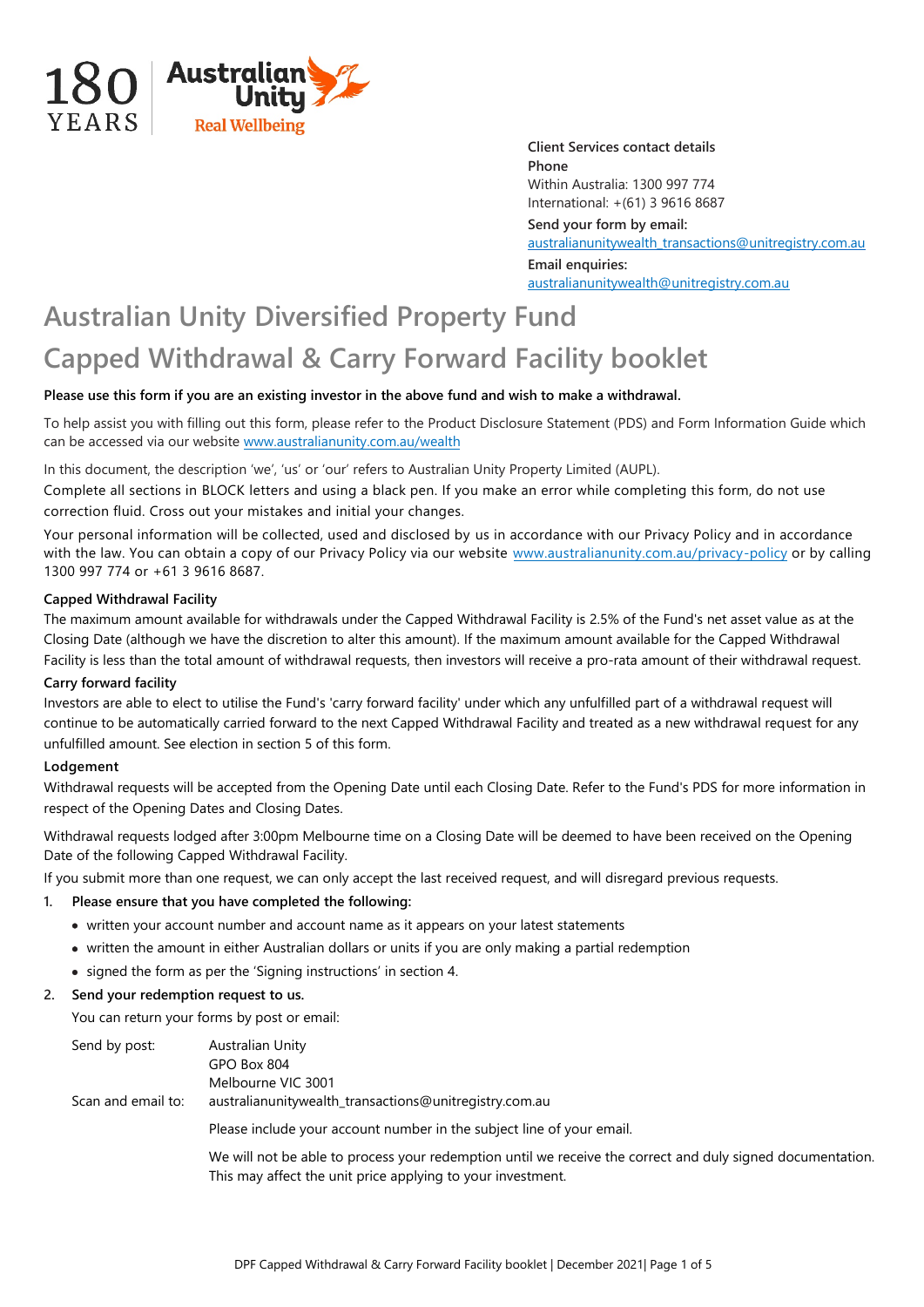| Investor details   |              |
|--------------------|--------------|
| Account number     | Account name |
| Withdrawal details |              |

Please indicate if you are making a full or a partial withdrawal.

If you are making a partial withdrawal please specify the number of units or dollar amount. To keep your account open, ensure you meet the required minimum balance amount. If your balance after redemption is lower than the minimum we may withdraw your units in full, pay you the proceeds and close your account.

|                                            | <b>APIR CODE</b> | <b>MINIMUM</b><br><b>BALANCE</b><br>AUD\$ | <b>WITHDRAWAL OPTION</b><br>(Complete ONE of the columns below) |                                      |                                                   |
|--------------------------------------------|------------------|-------------------------------------------|-----------------------------------------------------------------|--------------------------------------|---------------------------------------------------|
| <b>FUND NAME</b>                           |                  |                                           | Withdrawal Amount<br>Enter amount in AUD\$                      | Full<br>Redemption<br>Mark with an X | Partial<br>Redemption<br>Enter number of<br>units |
| Australian Unity Diversified Property Fund | YOC0018AU        | \$5,000                                   | (Minimum \$1,000)                                               |                                      |                                                   |

# **3 Payment of proceeds**

The withdrawal will be paid to the bank account details that are recorded on our systems.

**Please note:** We can only pay your withdrawal proceeds to the bank account that has been previously submitted by you and accepted by us. If there are any changes to your bank account, we require you to complete a Change of Details form which you can find at www.australianunity.com.au/wealth/changeofdetails

You must receive confirmation that your bank account has been updated prior to us accepting a withdrawal request.

**Third party payments will not be made.**

### **4 Declaration and signing instructions**

By signing this form I/we agree:

- that OneVue and the unit registry are entitled to act on the instructions, without further enquiry and these instructions supersede and have priority over all previous instructions in respect to my/our investment.
- to have acknowledged and read the Form Information Guide.
- in consideration of payment of the part of my Investment(s) specified in this request, I confirm that I waive all rights to further claims of the benefit of the part(s) of the Investments I am withdrawing. All account signatories must sign below.

#### **Who needs to sign this form**

**Individuals –** where the investment is in one name, the account holder must sign.

**Joint Holding –** where the investment is in more than one name, all of the account holders must sign.

**Companies or corporate partnerships or corporate trustees –** where the company has a sole director who is also the sole

company secretary, this form must be signed by that person. If the company (pursuant to section 204A of the Corporations Act 2001) does not have a company secretary, a sole director can also sign alone. Otherwise this form must be signed by a director jointly with either another director or a company secretary. Please indicate the capacity in which the form is signed. By signing as a single director investor confirms that the company is a single director company.

**Partnerships -** if the account is held for a partnership then all partners or those authorised to sign on behalf of the partnership

**Trust –** the trustee(s) must sign this form. Trustee(s) signing on behalf of the trust confirm that the trustee(s) is/are acting in accordance with such designated powers and authority under the trust deed.

**Power of Attorney –** if you have not already lodged the Power of Attorney with us, please attach a certified copy of the Power of Attorney document that includes Certificate of Witness and Statement of Acceptance and Certified Identification Document of the Power of Attorney. I/we attest that the Power of Attorney has not been rescinded or revoked and that the Donor is still living.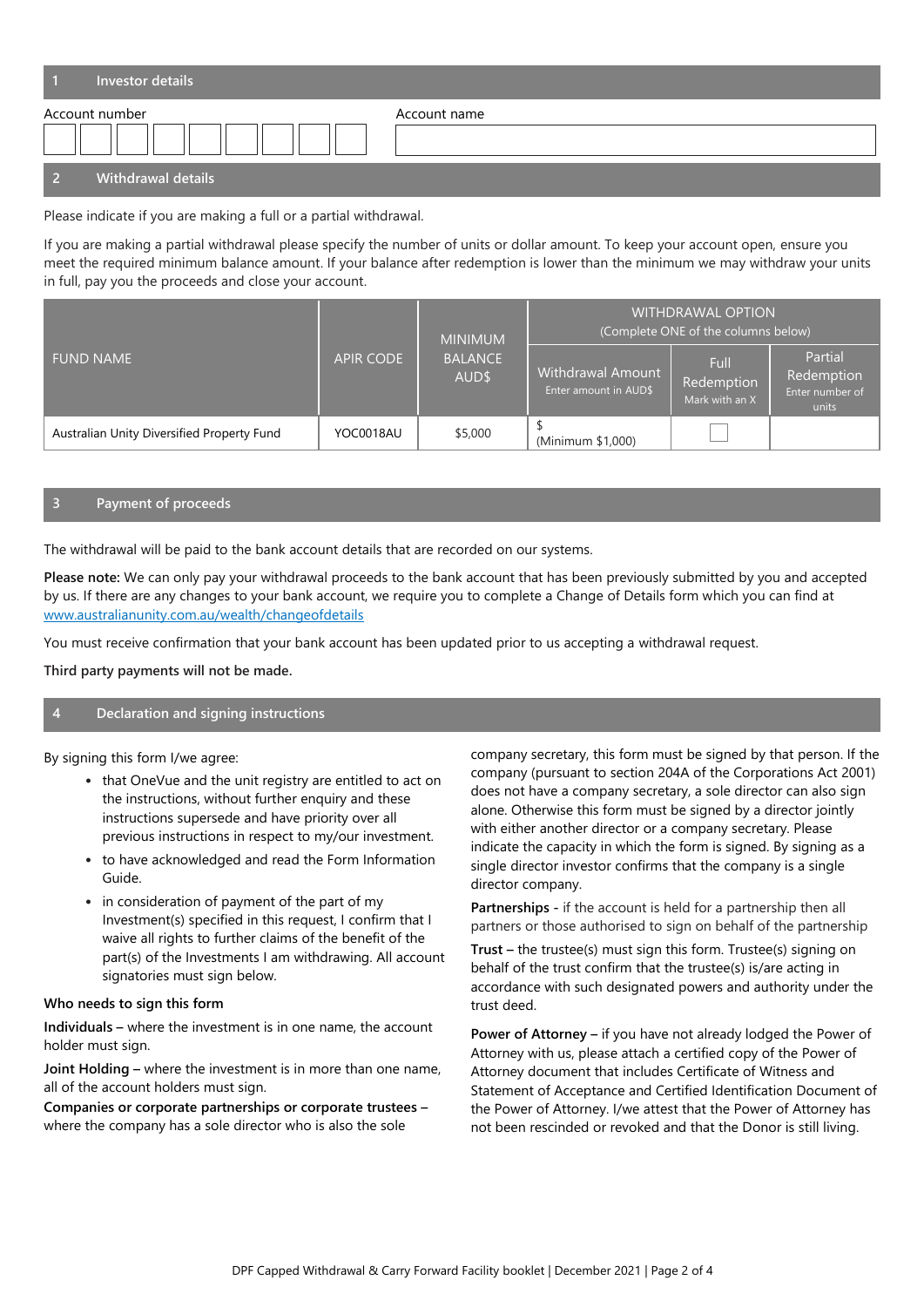| Signature of investor 1, director or authorised signatory | Signature of investor 2, director/company secretary or authorised<br>signatory |  |  |
|-----------------------------------------------------------|--------------------------------------------------------------------------------|--|--|
| Please print full name                                    | Please print full name                                                         |  |  |
|                                                           |                                                                                |  |  |
| Date (DD/MM/YYYY)                                         | Date (DD/MM/YYYY)                                                              |  |  |
|                                                           |                                                                                |  |  |
| Company officer (please indicate company capacity)        | Company officer (please indicate company capacity)                             |  |  |
| Director                                                  | Director                                                                       |  |  |
| Sole director and company secretary                       | Company secretary                                                              |  |  |
| Authorised signatory                                      | Authorised signatory                                                           |  |  |

## **5 Automate withdrawal requests by participating in the carry forward facility – limited power of attorney**

Do you wish to automate withdrawal requests by participating in the carry forward facility – limited power of attorney.

Yes – Please complete the relevant Capped Withdrawal Facility Power of Attorney below.

No - If No, send this Capped Withdrawal Facility Booklet to the address details provided.

Investors are able to elect to utilise the Fund's 'carry forward facility' under which any unfulfilled part of a withdrawal request will continue to automatically be carried forward to the next Capped Withdrawal Facility and treated as a new withdrawal request for any unfulfilled amount.

To take advantage of the carry forward facility, the investor must grant the Responsible Entity a limited power of attorney by completing and signing the section below as a deed. This limited power of attorney enables the Responsible Entity to apply on behalf of the investor for any unfulfilled part of a withdrawal request at the next available Capped Withdrawal Facility. The Responsible Entity will continue to apply for withdrawals on an ongoing basis until the full amount of the withdrawal request is fulfilled; the investor notifies the Responsible Entity in writing to terminate the carry forward facility; the investor makes a new withdrawal request, thereby cancelling any outstanding unfulfilled request (utilising the carry forward facility); or the Capped Withdrawal Facility is cancelled.

To carry forward your withdrawal request, please read the following and tick the relevant box(es) below in one of the three options depending on how you hold your investment.

Pursuant to Part 2 of the Powers of Attorney Act 2014, I/we appoint Australian Unity Property Limited ACN 079 538 499 (AUPL) to be my/our attorney in accordance with the terms and conditions of this Capped Withdrawal Facility booklet and the current PDS (and any supplementary PDS) of the Fund and authorise AUPL to act in my/our name as my/our attorney:

- to sign all documents necessary to submit the unfulfilled part of my/our withdrawal request in the next Capped Withdrawal Facility (generally the next quarter) and subsequent Capped Withdrawal Facilities until;
	- my/our original withdrawal request is paid in full,
	- I/we notify the Responsible Entity in writing to terminate the carry forward facility,
	- I/we make a new withdrawal request; or
	- the Capped Withdrawal Facility is cancelled;
- to generally do all other acts or things that I/we may lawfully authorise an attorney to do on my/our behalf which AUPL may consider advisable, desirable or necessary in connection or in relation to the withdrawal request.

I/we agree to ratify and confirm whatever AUPL does under this power of attorney, and be bound, together with any person claiming under or through me/us, by anything AUPL does in exercising powers under this power of attorney and that this power of attorney begins immediately.

**Tick the relevant box(es) in one of the following three options to confirm acceptance below.** 

This general non-enduring limited power of attorney is made under Part 2 of the Powers of Attorney Act 2014 and has effect as a deed.